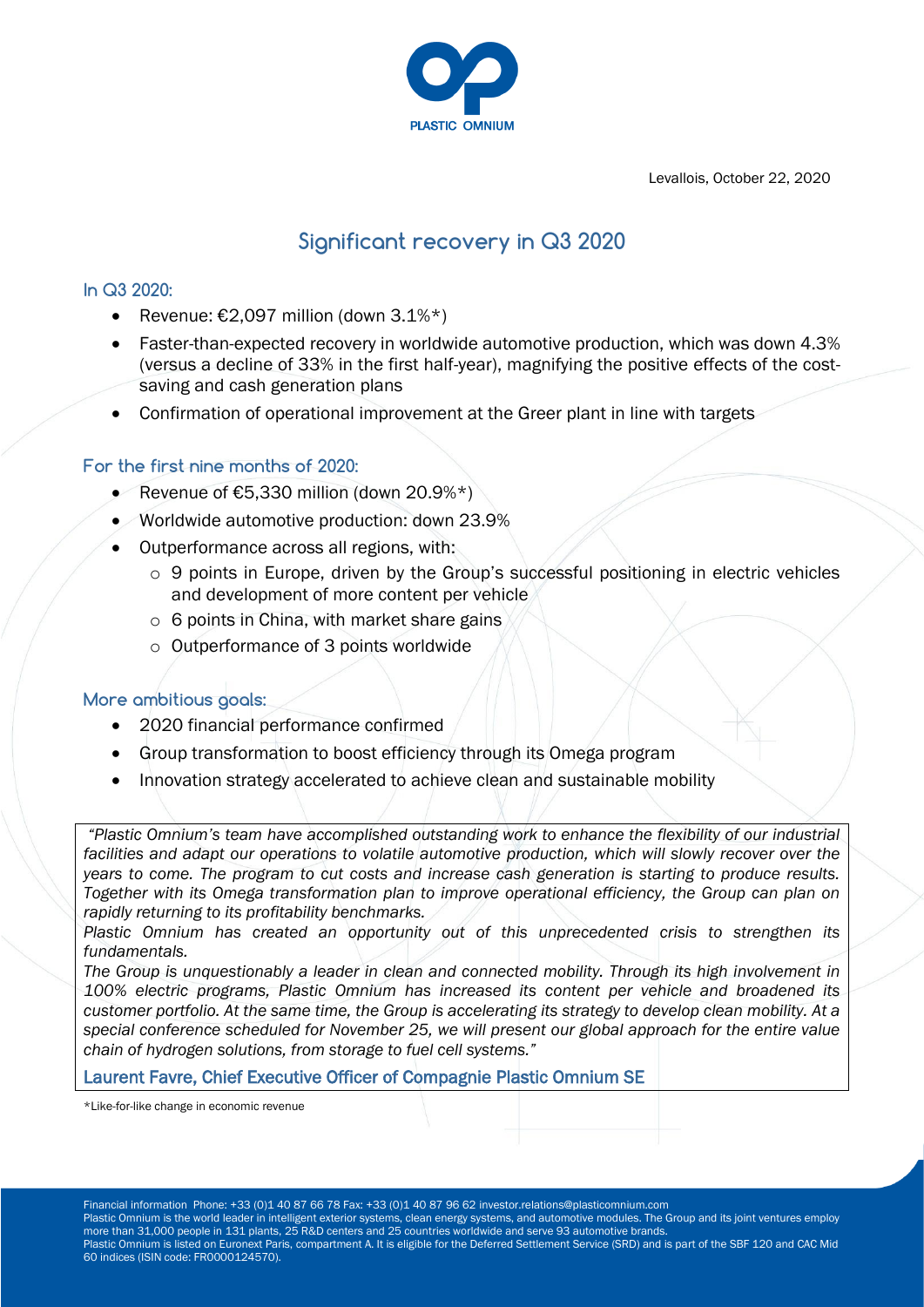# **Change in Q3 2020 revenue**

In the third quarter of 2020 and after a 33% decline in the first half of the year, worldwide automotive production recovered significantly, with a limited decline of 4.3%. Plastic Omnium's economic revenue<sup>1</sup> of  $\epsilon$ 2,097 million outperformed the market by 1.2 point.

| In $\epsilon$ millions<br>By business | Q <sub>3</sub><br>2019 | 03 20 20 | Change    | Like-for-like<br>change <sup>3</sup> |
|---------------------------------------|------------------------|----------|-----------|--------------------------------------|
| <b>Plastic Omnium Industries</b>      | 1,699                  | 1.497    | $-11.9\%$ | $-9.3%$                              |
| <b>Plastic Omnium Modules</b>         | 542                    | 600      | $+10.8\%$ | $+16.2%$                             |
| Economic revenue <sup>1</sup>         | 2.241                  | 2,097    | $-6.4%$   | $-3.1%$                              |
| Joint ventures                        | 153                    | 177      | $+15.9%$  | $+21.1%$                             |
| Consolidated revenue <sup>2</sup>     | 2,088                  | 1,920    | $-8.1%$   | $-4.9%$                              |

The drop in worldwide automotive production was not as steep as initially expected but showed considerable disparity between regions:

- In Europe, production fell 7.6% (355,000 fewer vehicles). Plastic Omnium outperformed the sector by 3.2 points, driven primarily by the robust modules business in Germany and the Group's good positioning in Spain. It also continues to benefit from the success of SCR emissions reduction systems (total of €130 million, up 16.6% like for like in Q3 2020).
- In North America, production remained stable (down 0.3%). Adjusted for higher tooling invoicing due to numerous launches in Q3 2019, Plastic Omnium's business is consistent the evolution of the production.
- In Asia, business resumed growth (up 7.9% like for like) despite the ongoing downturn (down 3.1%). Plastic Omnium outperformed the sector by 11 points, driven by South Korea, India and Thailand. Revenue in China enjoyed a sustained market recovery, with like-for-like growth of 6.9%.

| In $\epsilon$ millions and as a % of<br>revenue<br>By region | Q3 2019 | Q3 2020 | Change    | Like-for-like<br>change $*$ | <b>Automotive</b><br>production <sup>4</sup> |
|--------------------------------------------------------------|---------|---------|-----------|-----------------------------|----------------------------------------------|
| Europe                                                       | 1,119   | 1,067   | $-4.7\%$  | $-4.4%$                     | $-7.6%$                                      |
| North America                                                | 697     | 621     | $-10.9\%$ | $-4.8%$                     | $-0.3%$                                      |
| Asia                                                         | 355     | 367     | $+3.4%$   | $+7.9%$                     | $-3.1%$                                      |
| of which China                                               | 221     | 229     | $+3.6%$   | $+6.9%$                     | $+8.4%$                                      |
| South America                                                | 47      | 23      | $-51.9%$  | $-30.9%$                    | $-20.5%$                                     |
| Africa                                                       | 23      | 20      | $-14.5\%$ | $-5.0%$                     | $-4.6%$                                      |
| Economic revenue <sup>1</sup>                                | 2,241   | 2,097   | $-6.4%$   | $-3.1%$                     | $-4.3%$                                      |
| Joint ventures                                               | 153     | 177     | $+15.9%$  | $+21.1%$                    |                                              |
| <b>Consolidated revenue<sup>2</sup></b>                      | 2,088   | 1,920   | $-8.1\%$  | $-4.9%$                     | $-4.3%$                                      |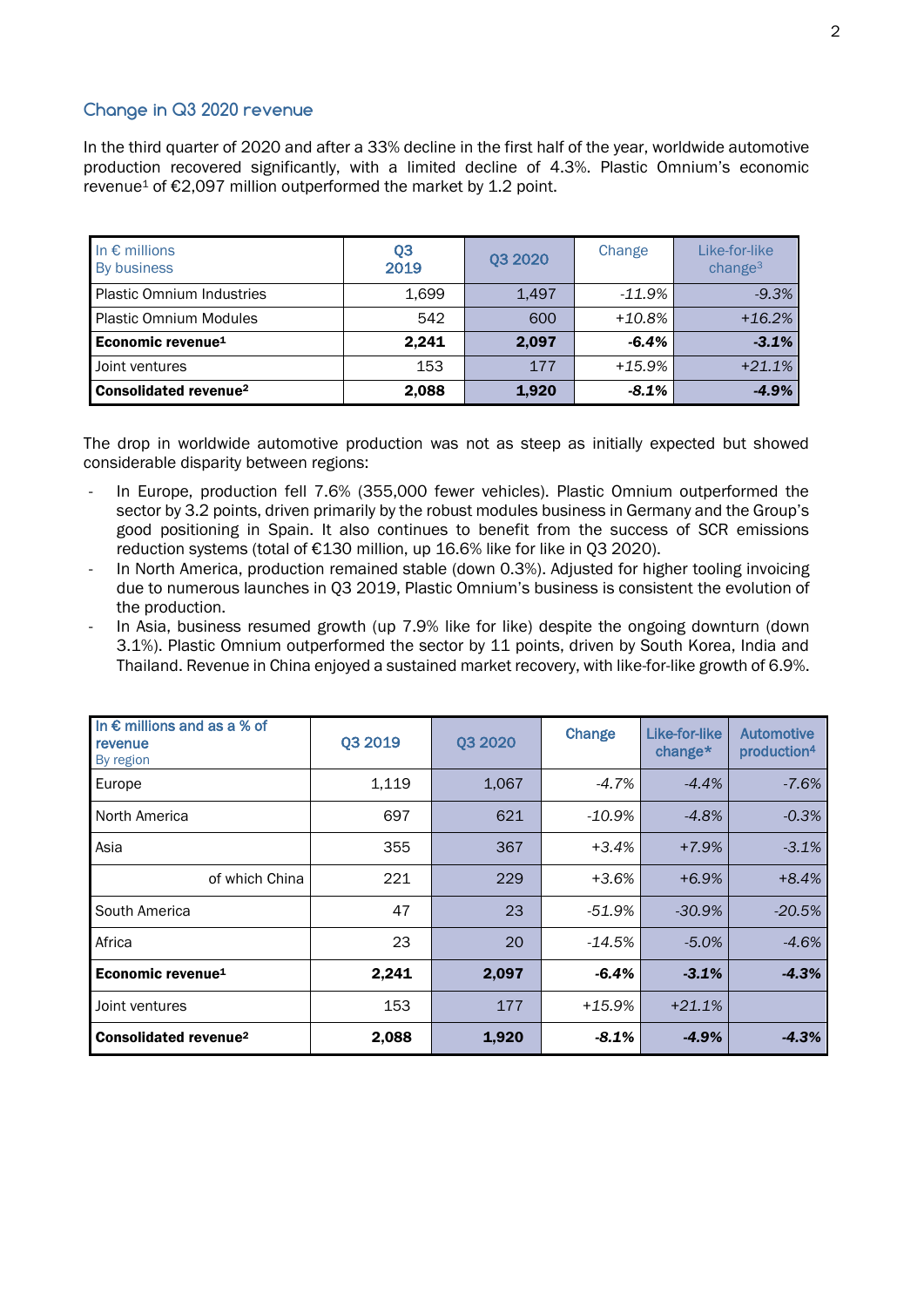#### **Change in revenue for the first nine months of the year**

Over the first nine months of 2020, worldwide automotive production fell by 15.3 million vehicles (down 23.9%), dropping from 63.9 million vehicles to 48.7 million vehicles.

In this context, Plastic Omnium's economic revenue stood at €5,330 million, down 22.2% compared to the first nine months of 2019 (down 20.9% like for like). Outperformance compared to worldwide automotive production was 3 points, driven by Plastic Omnium Modules (outperformance of 11.6 points).

| In $\epsilon$ millions<br>By business   | 9 months<br>2019 | 9 months<br>2020 | Change    | Like-for-like<br>change <sup>3</sup> |
|-----------------------------------------|------------------|------------------|-----------|--------------------------------------|
| <b>Plastic Omnium Industries</b>        | 5.157            | 3.891            | $-24.5\%$ | $-23.7%$                             |
| <b>Plastic Omnium Modules</b>           | 1.695            | 1.439            | $-15.1%$  | $-12.3%$                             |
| Economic revenue <sup>1</sup>           | 6,852            | 5,330            | $-22.2%$  | $-20.9%$                             |
| Joint ventures                          | 496              | 449              | $-9.5%$   | $-6.8%$                              |
| <b>Consolidated revenue<sup>2</sup></b> | 6,356            | 4,881            | $-23.2%$  | $-22.0%$                             |

While Plastic Omnium significantly surpassed automotive production in most regions, its geographic mix led it to outperform at Group level by 3 points. Europe and North America, the regions most heavily impacted by the drop in production volumes, accounted for 80% of the Group's economic revenue but represented 40% of worldwide automotive production.

| In $\epsilon$ millions and as a % of<br>revenue<br>By region | 9 months<br>2019 | 9 months<br>2020 | Change    | Like-for-like<br>change $*$ | Automotive<br>production <sup>4</sup> |
|--------------------------------------------------------------|------------------|------------------|-----------|-----------------------------|---------------------------------------|
| Europe                                                       | 3,564            | 2,811            | $-21.1%$  | $-21.0%$                    | $-29.8%$                              |
| North America                                                | 2,007            | 1,473            | $-26.6%$  | $-24.6%$                    | $-26.9%$                              |
| Asia                                                         | 1,083            | 935              | $-13.7%$  | $-11.5%$                    | $-19.4%$                              |
| of which China                                               | 606              | 565              | $-6.7%$   | $-5.0%$                     | $-10.8%$                              |
| South America                                                | 129              | 53               | -58.9%    | $-43.4%$                    | $-40.5%$                              |
| Africa                                                       | 68               | 58               | $-15.3%$  | $-8.9%$                     | $-5.1%$                               |
| Economic revenue <sup>1</sup>                                | 6,852            | 5,330            | $-22.2%$  | $-20.9%$                    | $-23.9%$                              |
| Joint ventures                                               | 496              | 449              | $-9.5%$   | $-6.8%$                     |                                       |
| Consolidated revenue <sup>2</sup>                            | 6,356            | 4,881            | $-23.2\%$ | $-22.0%$                    | $-23.9%$                              |

\* Like-for-like change: at constant scope and exchange rates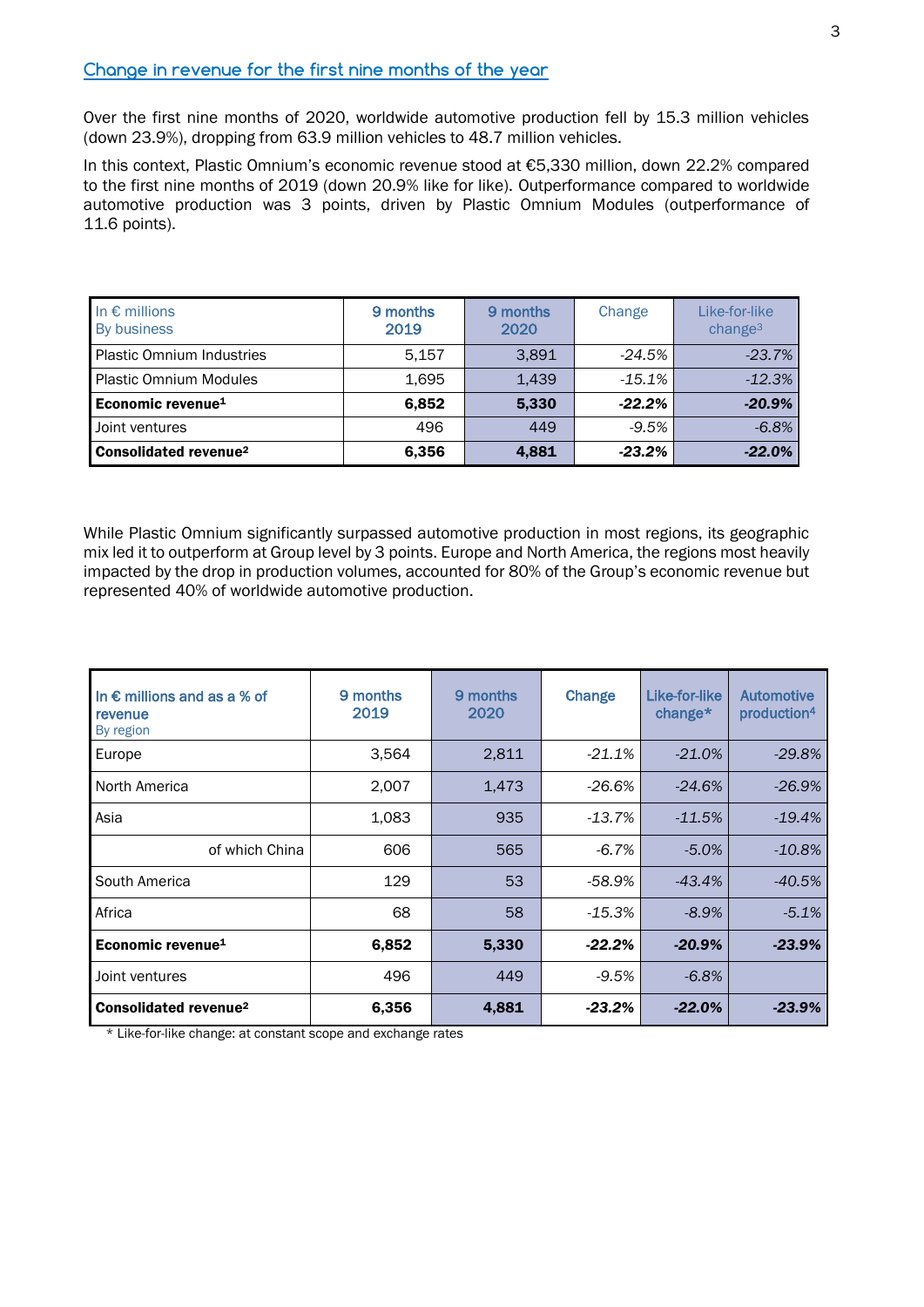In Europe, Plastic Omnium's revenue for the first nine months of the year amounted to €2,811 million. Revenue for the region fell 21%, against a 29.8% decline in automotive production. This outperformance of 8.8 points was driven by Germany, Spain, France and Slovakia. The Group benefited from the successful positioning of its modules business in new electric vehicle programs (Porsche and Volkswagen), the extension of its modules offering, along with the strong contribution from sales of SCR emissions reduction systems, which have increased its content per vehicle.

In North America, Plastic Omnium's revenue totaled €1,473 million for the first nine months of the year. Revenue for the region fell 24.6% at constant exchange rates, while industry production was down 26.9%. After ramping up production at its new plants in recent years (five plants launched operations in three years), the Group's position in the North American industrial footprint has reached its target size.

In Asia, revenue came to €935 million for the first nine months of the year, down 11.5%. Against a market decline of 19.4%, this represented an outperformance of 7.9 points. Business benefited from a strong recovery in China, Korea, India and Thailand. More specifically in China, which accounts for 11% of Group economic revenue, Plastic Omnium posted revenue of €565 million. The figure was down 5% like for like for the first nine months of the year, but represented an outperformance of 5.8 points. This was due to market share gains and growth in the modules business, which launched in China in 2018.

## **The cost-saving program has started to produce results**

With ongoing market volatility, Plastic Omnium continues to find ways to gain flexibility in its cost structure.

Along with these flexible cost measures, the Group is adapting its industrial facilities to accommodate the assumption that worldwide automotive production will not regain pre-crisis levels (92 million vehicles) before 2024 or 2025. The plan is to save €40 million per year by the end of 2022.

## These measures, combined with a stronger-than-expected recovery, have already begun to produce results on the Group's profitability and cash generation in the third quarter.

Additionally, the Omega transformation plan will improve the Group's agility, organizational operation and industrial efficiency by simplifying processes, accelerating digitization, and facilitating a more cross-functional approach. Omega's first two phases are currently in progress, focusing on indirect purchases and on project design and development. Savings of €200 million per year are forecast by the end of 2022.

The target of this overall plan is to save  $\epsilon$ 240 million per year by the end of 2022. This will enable the Group to return to its profitability benchmarks before production resumes its 2019 levels.

## **Greer plant (South Carolina) in line with targets**

The action plan at the Greer plant in the United States is moving forward as announced. During the plant shutdown in the second quarter, the Group completed work to transform its industrial and logistics processes, which has improved all industrial indicators. Currently operating at high output rates, the plant now delivers the quality and service expected by customers.

#### The Group confirms its target for the Greer plant to return to break even in 2021.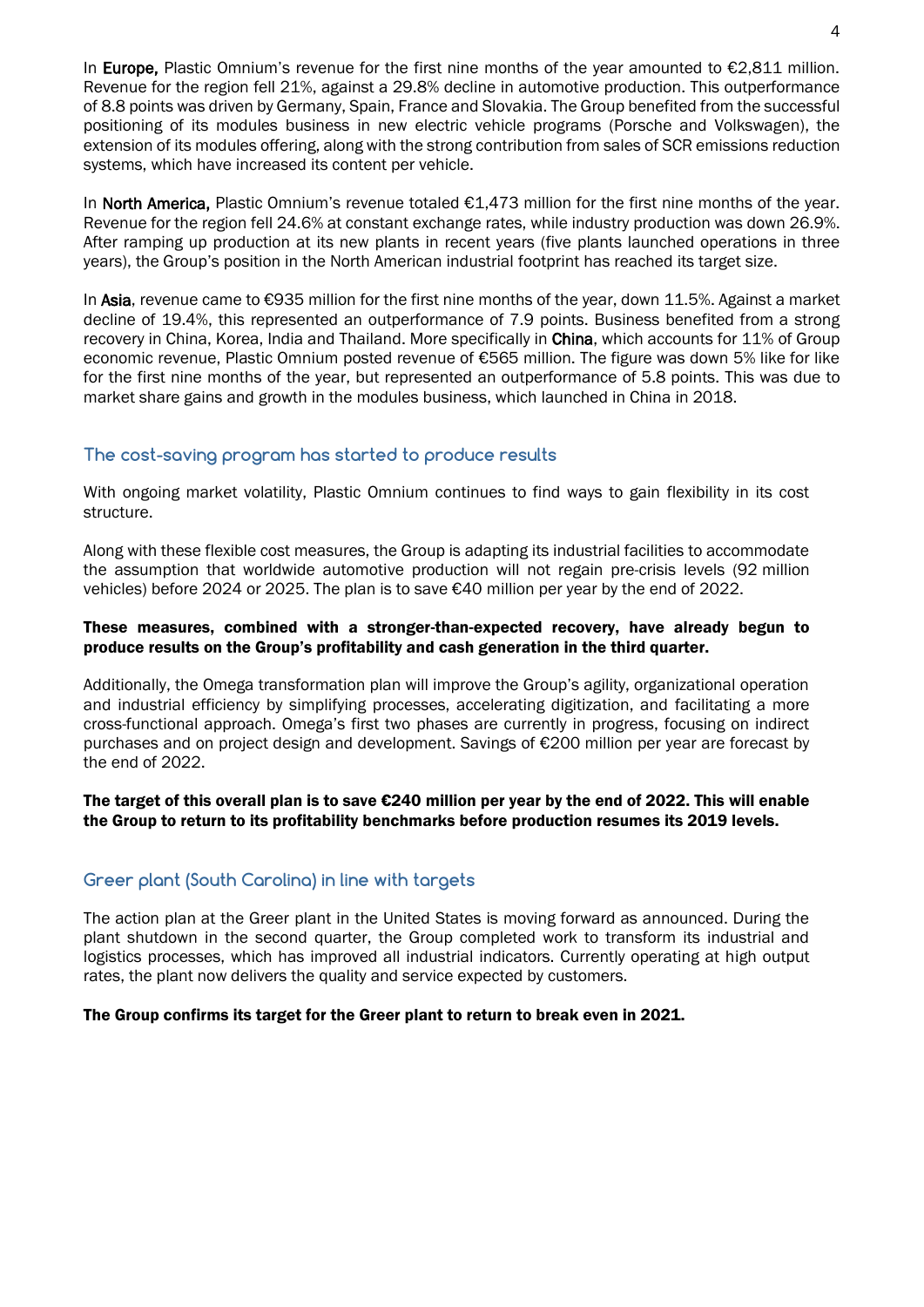## **Plastic Omnium, poised to harness growth in electric vehicles**

### **Strong positioning in battery electric vehicles**

Numerous new programs for 100% electric vehicles are coming on stream. They represent an opportunity for Plastic Omnium to increase its content per vehicle and broaden its customer base. For example, Plastic Omnium equips the following recently launched vehicles:

- ID3 (Volkswagen): front-end module and center console (Germany), and front and rear bumpers and tailgate (China);

- ID4 (Volkswagen): front-end module and center console (Germany), and front and rear bumpers (United States);

- Model 3 (Tesla): front and rear bumpers (China);

- Model Y (Tesla): front and rear bumpers (China) and front-end modules (North America and China).

In 2022, Plastic Omnium will generate 11% of its revenue from battery electric vehicles (BEVs). That is twice as much as the BEV penetration rate in the market mix of types of engines forecast on that timeline.

## **Accelerating the Group's hydrogen strategy**

The Group has registered the following advances in hydrogen storage solutions over the past few months:

- o Plastic Omnium obtained certifications for its 200-, 350- and 700-bar vessels;
- $\circ$  The Group won its first contract to develop vessels for buses with a German customer, with production set to start in late 2021. It also signed a contract to develop and manufacture hydrogen storage systems for Dutch heavy-duty truck builder VDL. This collaboration is part of the European project H2HAUL, which aims to deploy zero-emission mobility in road transport using hydrogen power;
- $\circ$  Plastic Omnium has become a partner in MissionH24 and exclusive supplier of hydrogen storage systems for cars competing in the 24 Hours of Le Mans race as of 2024.

#### On November 25, Plastic Omnium will hold a virtual conference to present its strategy and goals as a leader in carbon-free, hydrogen-powered mobility.

#### **An ambitious corporate social responsibility policy to drive performance**

Plastic Omnium remains committed to CSR. On November 24, the Group's 31,000 employees will unite to support its global program, "Act for All". Held across all sites, the day-long event will focus on the issues of health, ethics, the environment and gender equality. At this seventh edition, employees will be active stakeholders in promoting Plastic Omnium's corporate social responsibility goals.